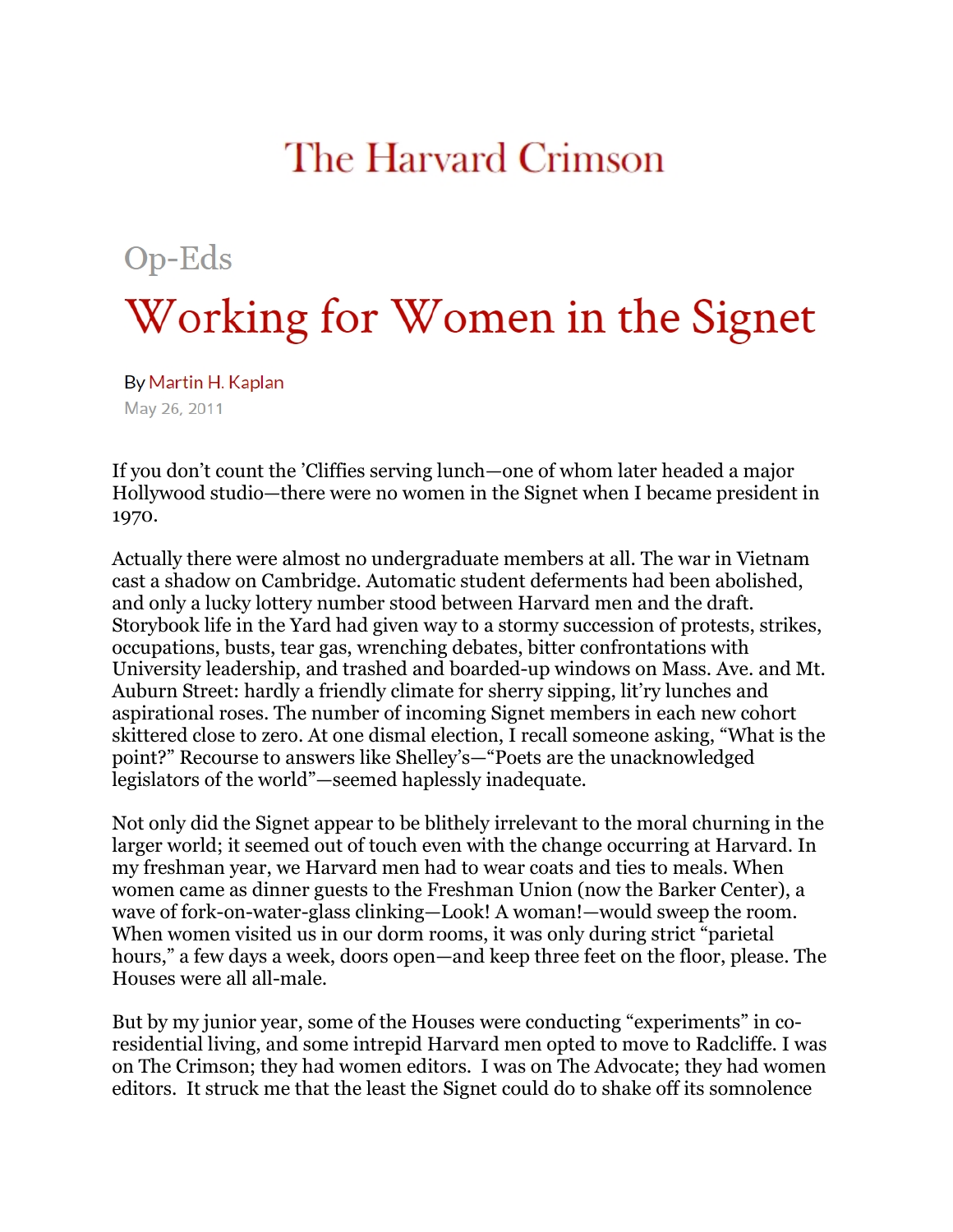and notice the revolution beyond its Dunster Street door was to break with the Society's indefensible exclusion of women as members. So early in 1971, I put the question to as many undergraduates as I could corral, and the outcome was a unanimous vote of approval. I made the same pitch to admit women at The Lampoon, where I was also president, and the response was also the same. We would revise our rules for membership and join the modern world.

A couple of days after the Signet vote, Professor Walter Kaiser, who chaired one of the Signet's boards, urgently summoned me to a meeting at his home, which I recall thinking was the most elegant I had ever been inside. Graciously, but with unmistakable iron, he informed me that Professor Mason Hammond, who chaired another of the Signet's boards, was apoplectic about what we had done. (I can't remember whether that word was his, or my interpretation of his.) The cause of outrage was procedural; our rash undergraduate action had ridden roughshod over the Signet's by-laws, jeopardizing the tax-exempt status of the Society and threatening its very existence.

I don't recall even hinting during that tense encounter with Professor Kaiser—which actually initiated a friendship—that Professor Hammond and other livid associates might be using a parliamentary argument as cover for their objection to admitting women, and I had no reason to think that was true, except for pretty much everything else I had observed about Harvard's old guard since I had arrived at the College. So instead of litigating the merits of a co-ed Signet, and wondering how much trouble (like torpedoing my pending applications for various scholarships) I had gotten myself into, I determined to hold fast to our goal but to expunge every procedural irregularity from our little revolt.

It worked. A number of meetings and do-overs later, Tina Rathborne became the first woman elected as an undergraduate member of the Signet.

While all this was roiling, the Signet held a centennial gala. Attendance was so robust that the dinner took place in a banquet hall hung with Rothkos at the top of Holyoke Center. Erich W. Segal '58 was the toastmaster, and Kurt Vonnegut was the speaker. Also speaking were John H. Updike '54, the recipient of the Signet Award, and the poet of the evening, Allen Ginsberg. As president, and also as one of the evening's speakers, I was seated between them. I remember asking Updike during the dinner—successfully, it turned out—if he would write the Foreword to a Lampoon centennial anthology I was editing. I also remember Ginsberg's non-stop Om-ing; it was like the revving of a Buddhist Harley. But mainly I remember wondering how my own remarks would go over, since (as I discovered, listening to the other speakers, all of whom preceded me) what I had to say was much less lighthearted, much more earnest and—as far as Harvard's politics and policies were concerned—not entirely loving.